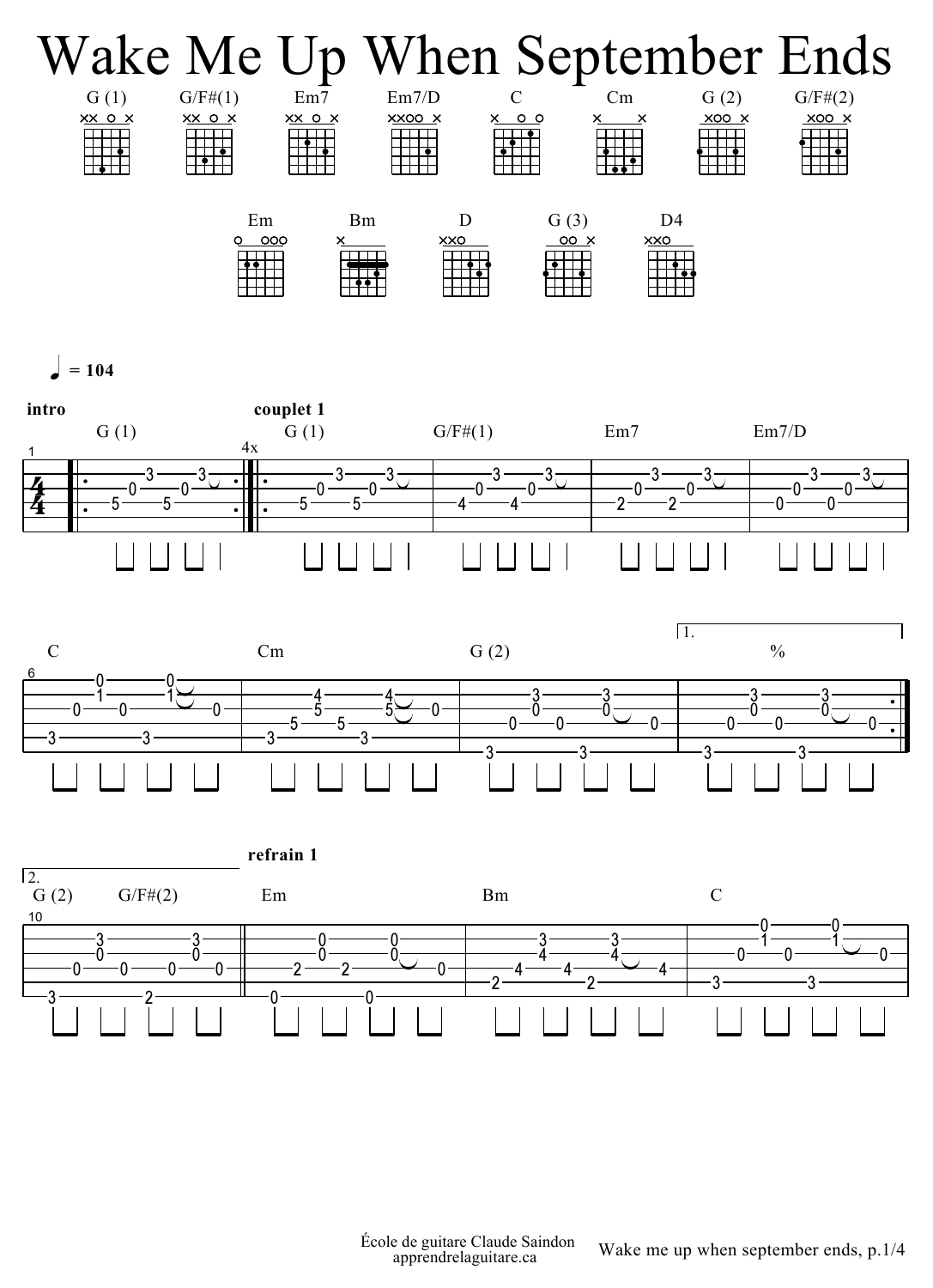









Wake me up when september ends, p.2/4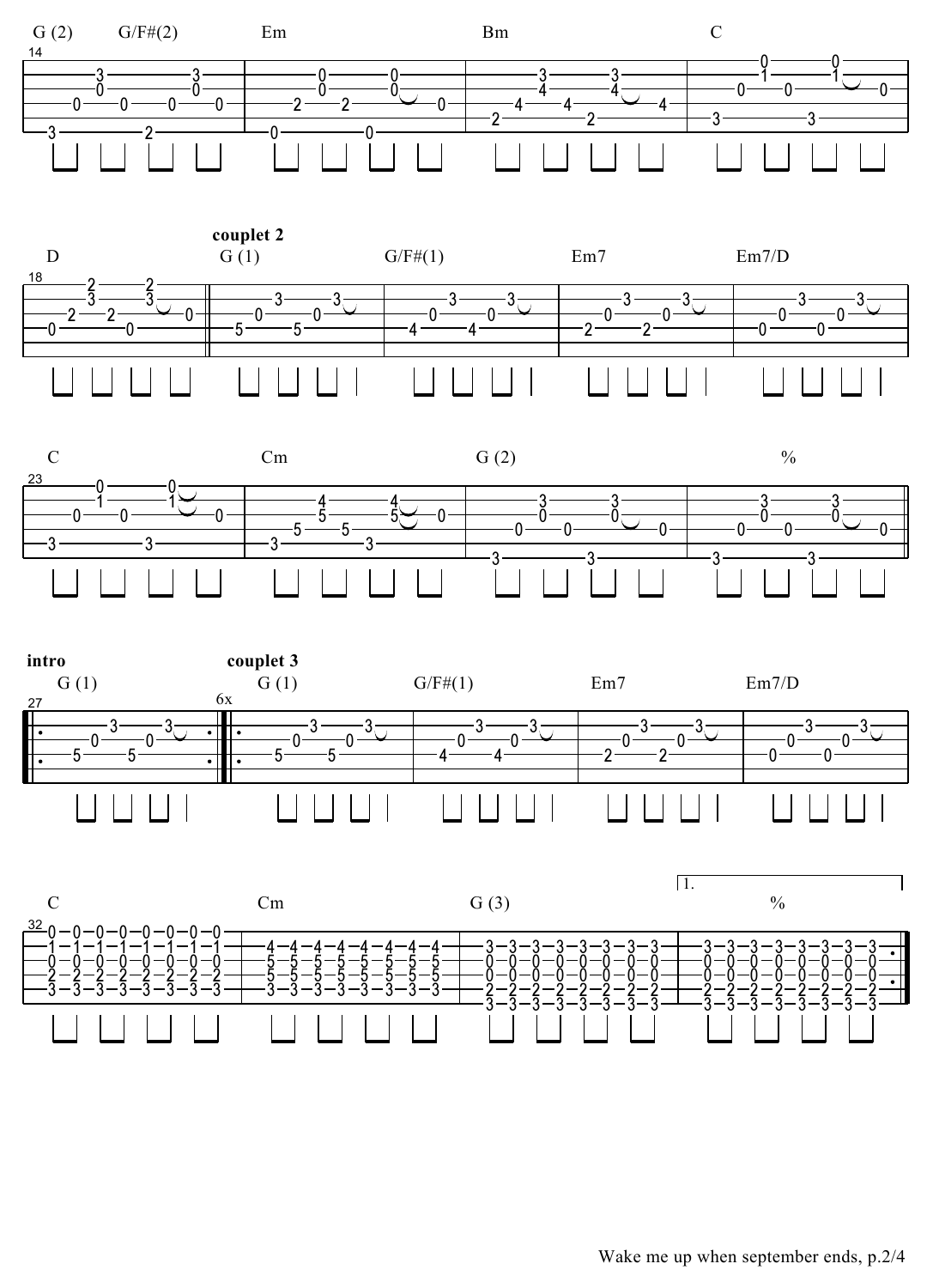refrain 2









solo gtr